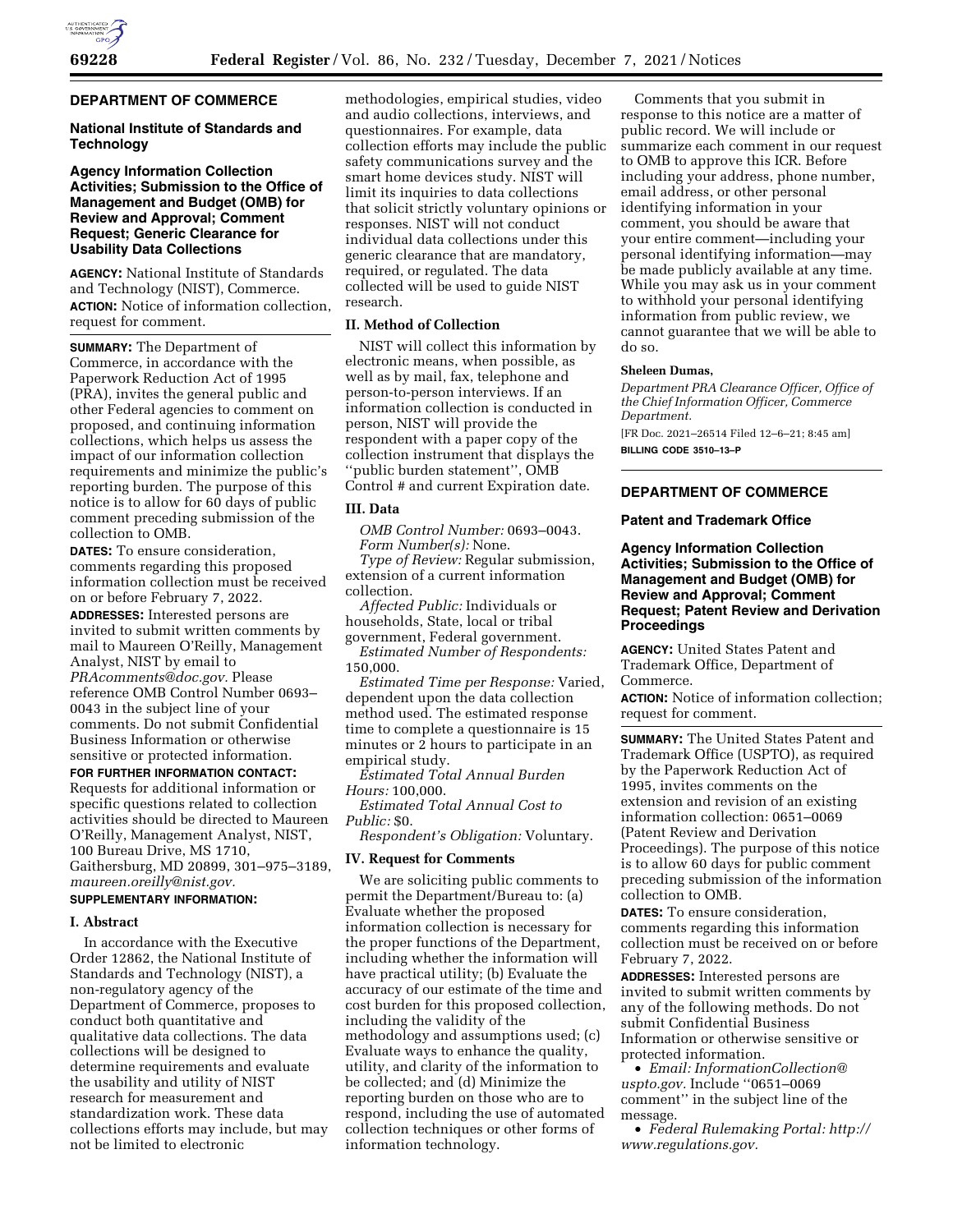• *Mail:* Kimberly Hardy, Office of the Chief Administrative Officer, United States Patent and Trademark Office, P.O. Box 1450, Alexandria, VA 22313– 1450.

**FOR FURTHER INFORMATION CONTACT:**  Requests for additional information should be directed to Michael P. Tierney, Vice Chief Administrative Patent Judge, Patent Trial and Appeals Board, United States Patent and Trademark Office, P.O. Box 1450, Alexandria, VA 22313–1450; by telephone at 571–272–4676; or by email to *[Michael.Tierney@uspto.gov](mailto:Michael.Tierney@uspto.gov)* with ''0651–0069 comment'' in the subject line. Additional information about this information collection is also available at *<http://www.reginfo.gov>*under ''Information Collection Review.'' **SUPPLEMENTARY INFORMATION:** 

#### **I. Abstract**

The Leahy-Smith America Invents Act, which was enacted into law on September 16, 2011, provided for many changes to the procedures of the Patent Trial and Appeal Board (''PTAB'' or ''Board'', formerly the Board of Patent Appeals and Interferences) procedures. These changes included the introduction of *inter partes* review, post-grant review, derivation proceedings, and the transitional program for covered business method patents. Under these administrative trial proceedings, third parties may file a petition with the PTAB challenging the validity of issued patents, with each proceeding having different

requirements regarding timing restrictions, grounds for challenging validity, and who may request review.

*Inter partes* review is a trial proceeding conducted at the Board to review the patentability of one or more claims in a patent only on a ground that could be raised under §§ 102 or 103, and only on the basis of prior art consisting of patents or printed publications. Post grant review is a trial proceeding conducted at the Board to review the patentability of one or more claims in a patent on any ground that could be raised under § 282(b)(2) or (3). A derivation proceeding is a trial proceeding conducted at the Board to determine whether (1) an inventor named in an earlier application derived the claimed invention from an inventor named in the petitioner's application, and (2) the earlier application claiming such invention was filed without authorization. The transitional program for covered business method patents is a trial proceeding conducted at the Board to review the patentability of one or more claims in a covered business method patent. The covered business method program expired on September 16, 2020 and the Board no longer accepts new petitions related to this program, but continues to accept papers in previously-instituted proceedings.

This information collection covers information submitted by the public to petition the Board to initiate an *inter partes* review, post-grant review, derivation proceeding, and the transitional program for covered

business method patents, as well as any responses to such petitions, and the filing of any motions, replies, oppositions, and other actions, after a review/proceeding has been instituted.

## **II. Method of Collection**

Applicants submit the information electronically using the PTAB End-to-End (PTAB E2E) filing system. Parties may seek authorization to submit a filing by means other than electronic filing pursuant to 42 CFR 42.6(b)(2).

#### **III. Data**

*OMB Control Number:* 0651–0069. *Form Numbers:* None.

*Type of Review:* Extension and revision of a currently approved information collection.

*Affected Public:* Private sector; individuals or households.

*Estimated Number of Respondents:*  9,138 respondents per year.

*Estimated Number of Responses:*  12,238 responses per year.

*Estimated Time per Response:* The USPTO estimates that the responses in this information collection will take the public between 30 minutes (0.5 hours) and 165 hours to complete. This includes the time to gather the necessary information, create the document, and submit the completed request to the USPTO.

*Estimated Total Annual Respondent Burden Hours:* 1,360,058 hours.

*Estimated Total Annual Respondent (Hourly) Cost Burden:* \$591,625,230.

## TABLE 1—BURDEN HOUR/BURDEN COST TO PRIVATE SECTOR RESPONDENTS

| Item No. | Item                                                                                                                                          | Estimated<br>annual<br>respondents | Responses<br>per<br>respondent | Estimated<br>annual<br>responses | Estimated<br>time for<br>response<br>(hours) | Estimated<br>burden<br>(hour/year) | Rate <sup>1</sup><br>(\$/hour) | Estimated annual<br>respondent cost<br>burden |
|----------|-----------------------------------------------------------------------------------------------------------------------------------------------|------------------------------------|--------------------------------|----------------------------------|----------------------------------------------|------------------------------------|--------------------------------|-----------------------------------------------|
|          |                                                                                                                                               | (a)                                | (b)                            | $(a) \times (b) = (c)$           | (d)                                          | $(c) \times (d) = (e)$             | (f)                            | (e) $\times$ (f) = (g)                        |
| .        | Petition for <i>Inter Partes</i><br>Review.                                                                                                   | 1,450                              |                                | 1,450                            | 124                                          | 179,800                            | \$435                          | \$78,213,000                                  |
| 2        | Petition for Post-Grant<br><b>Review or Covered</b><br><b>Business Method Pat-</b><br>ent Review.                                             | 100                                |                                | 100                              | 165                                          | 16,500                             | 435                            | 7,177,500                                     |
| $3$      | Petition for Derivation                                                                                                                       | 10                                 |                                | 10                               | 165                                          | 1,650                              | 435                            | 717,750                                       |
| $4\,$    | Patent Owner Prelimi-<br>nary Response to Pe-<br>tition for Initial Inter<br>Partes Review.                                                   | 1,175                              |                                | 1,175                            | 91                                           | 106,925                            | 435                            | 46,512,375                                    |
| 5        | Patent Owner Prelimi-<br>nary Response to Pe-<br>tition for Initial Post-<br>Grant Review or Cov-<br>ered Business Meth-<br>od Patent Review. | 100                                |                                | 100                              | 91                                           | 9,100                              | 435                            | 3,958,500                                     |
| 6        | <b>Request for Rehearing</b>                                                                                                                  | 250                                |                                | 250                              | 80                                           | 20,000                             | 435                            | 8,700,000                                     |
| 7        | Other Motions, Replies,<br>Surreplies, and Oppo-<br>sitions in Inter Partes<br>Review.                                                        | 2,900                              | 2                              | 5,800                            | 158                                          | 916,400                            | 435                            | 398,634,000                                   |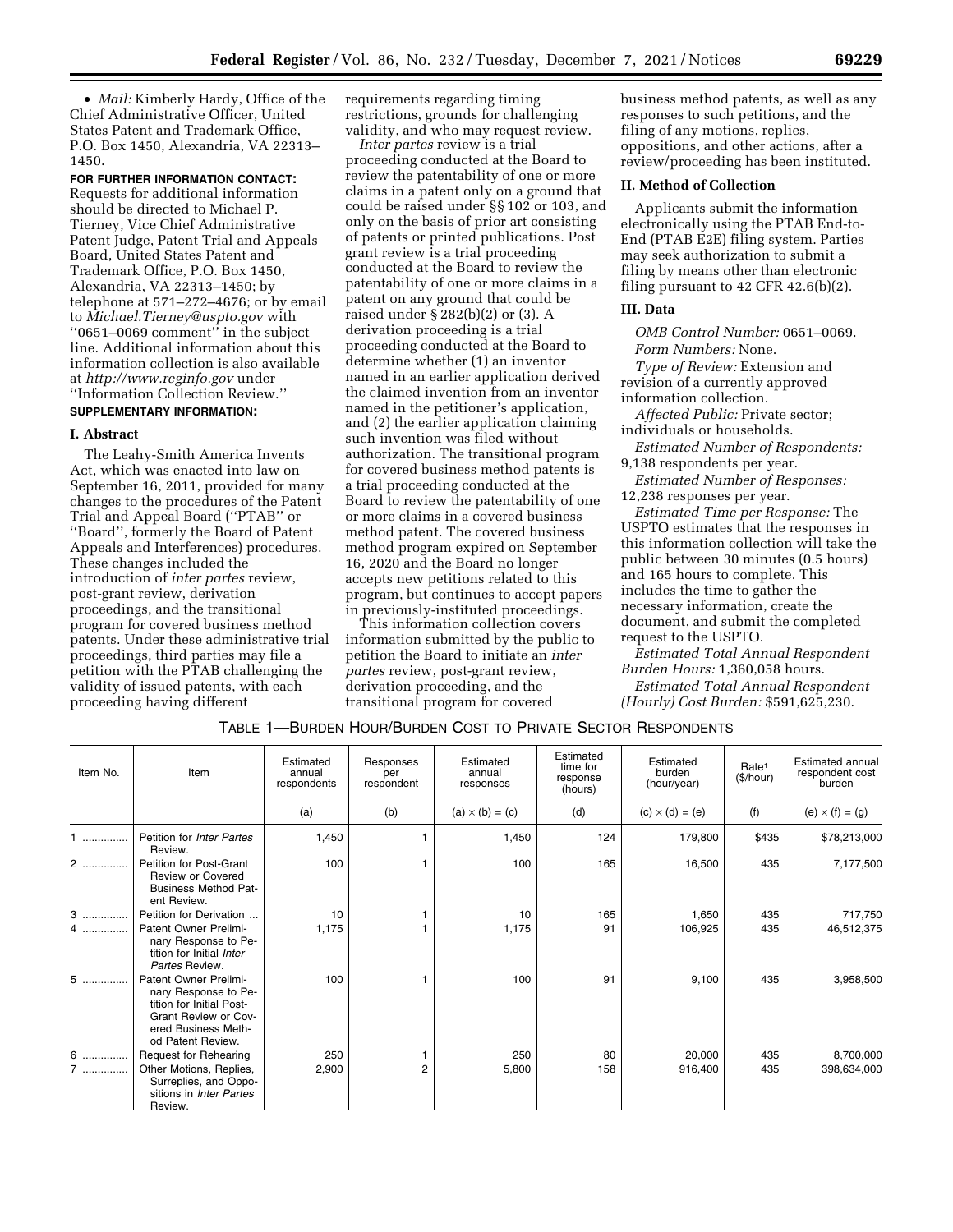| Item No. | Item                                                                                                                                         | Estimated<br>annual<br>respondents | Responses<br>per<br>respondent | Estimated<br>annual<br>responses | Estimated<br>time for<br>response<br>(hours) | Estimated<br>burden<br>(hour/year) | Rate <sup>1</sup><br>(\$/hour) | <b>Estimated annual</b><br>respondent cost<br>burden |
|----------|----------------------------------------------------------------------------------------------------------------------------------------------|------------------------------------|--------------------------------|----------------------------------|----------------------------------------------|------------------------------------|--------------------------------|------------------------------------------------------|
|          |                                                                                                                                              | (a)                                | (b)                            | $(a) \times (b) = (c)$           | (d)                                          | $(c) \times (d) = (e)$             | (f)                            | (e) $\times$ (f) = (g)                               |
| 8        | Other Motions, Replies,<br>Surreplies, and Oppo-<br>sitions in Post-Grant<br><b>Review or Covered</b><br><b>Business Method Re-</b><br>view. | 200                                | $\overline{2}$                 | 400                              | 148                                          | 59,200                             | 435                            | 25,752,000                                           |
| $9$      | Other Motions, Replies,<br>Surreplies, and Oppo-<br>sitions in Derivation<br>Proceedings.                                                    | 10                                 |                                | 10                               | 120                                          | 1,200                              | 435                            | 522,000                                              |
| $10$     | Pro Hac Vice Admission<br>Motion.                                                                                                            | 950                                |                                | 950                              | $*0.5$                                       | 475                                | 435                            | 206,625                                              |
| 11       | Request for Oral Hear-<br>ing.                                                                                                               | 575                                |                                | 575                              | 2                                            | 1,150                              | 435                            | 500,250                                              |
| 12       | Request to Treat a Set-<br>tlement as Business<br>Confidential.                                                                              | 450                                |                                | 450                              | 2                                            | 900                                | 435                            | 391,500                                              |
| 13       | Settlement                                                                                                                                   | 450                                |                                | 450                              | 100                                          | 45,000                             | 435                            | 19,575,000                                           |
| $14$     | Arbitration Agreement<br>and Award.                                                                                                          |                                    |                                |                                  | 4                                            |                                    | 435                            | 1,740                                                |
| $15$     | Request to Make a Set-<br>tlement Agreement<br>Available.                                                                                    |                                    |                                | 1                                |                                              |                                    | 435                            | 435                                                  |
| 16       | Notice of Judicial Re-<br>view of a Board Deci-<br>sion (e.g. Notice of<br>Appeal Under 35<br>U.S.C. § 142).                                 | 500                                |                                | 500                              |                                              | 500                                | 435                            | 217,500                                              |
|          | Total                                                                                                                                        | 9,222                              |                                | 12,222                           |                                              | 1,358,805                          |                                | 591,080,175                                          |

# TABLE 1—BURDEN HOUR/BURDEN COST TO PRIVATE SECTOR RESPONDENTS—Continued

\* (30 minutes).<br><sup>1</sup> 2021 Report of the Economic Survey, published by the Committee on Economics of Legal Practice of the American Intellectual Property Law Association (AIPLA);<br>pg. F–27. The USPTO uses the average billing

# TABLE 2—BURDEN HOUR/BURDEN COST TO INDIVIDUALS OR HOUSEHOLDS RESPONDENTS

| Item No.   | Item                                                                                                                                          | Estimated<br>annual<br>respondents | Responses<br>per<br>respondent | Estimated<br>annual<br>responses | Estimated<br>time for<br>response<br>(hours) | Estimated<br>burden<br>(hour/year) | Rate <sup>2</sup><br>(\$/hour) | Estimated<br>annual<br>respondent<br>cost burden |
|------------|-----------------------------------------------------------------------------------------------------------------------------------------------|------------------------------------|--------------------------------|----------------------------------|----------------------------------------------|------------------------------------|--------------------------------|--------------------------------------------------|
|            |                                                                                                                                               | (a)                                | (b)                            | $(a) \times (b) = (c)$           | (d)                                          | $(c) \times (d) = (e)$             | (f)                            | (e) $\times$ (f) = (g)                           |
| 1          | Petition for Inter Partes<br>Review.                                                                                                          |                                    | 1                              | 1                                | 124                                          | 124                                | \$435                          | \$53,940                                         |
| 2          | Petition for Post-Grant<br><b>Review or Covered</b><br><b>Business Method Pat-</b><br>ent Review.                                             |                                    | 1                              | 1                                | 165                                          | 165                                | 435                            | 71,775                                           |
| $3$        | Petition for Derivation                                                                                                                       |                                    |                                | 1                                | 165                                          | 165                                | 435                            | 71,775                                           |
| 4<br>.     | Patent Owner Prelimi-<br>nary Response to Pe-<br>tition for Initial Inter<br>Partes Review.                                                   |                                    | 1                              | 1                                | 91                                           | 91                                 | 435                            | 39,585                                           |
| $5$        | Patent Owner Prelimi-<br>nary Response to Pe-<br>tition for Initial Post-<br>Grant Review or Cov-<br>ered Business Meth-<br>od Patent Review. |                                    | 1                              | 1                                | 91                                           | 91                                 | 435                            | 39,585                                           |
| $6$<br>$7$ | <b>Request for Rehearing</b><br>Other Motions, Replies,<br>Surreplies, and Oppo-<br>sitions in Inter Partes<br>Review.                        |                                    |                                | 1<br>1                           | 80<br>158                                    | 80<br>158                          | 435<br>435                     | 34,800<br>68,730                                 |
|            | Other Motions, Replies,<br>Surreplies, and Oppo-<br>sitions in Post-Grant<br><b>Review or Covered</b><br><b>Business Method Re-</b><br>view.  |                                    | 1                              | 1                                | 148                                          | 148                                | 435                            | 64,380                                           |
| $9$        | Other Motions, Replies,<br>Surreplies, and Oppo-<br>sitions in Derivation<br>Proceedings.                                                     |                                    |                                | 1                                | 120                                          | 120                                | 435                            | 52,200                                           |
| $10$       | Pro Hac Vice Motion                                                                                                                           |                                    |                                | 1                                | $*0.5$                                       | 1.                                 | 435                            | 435                                              |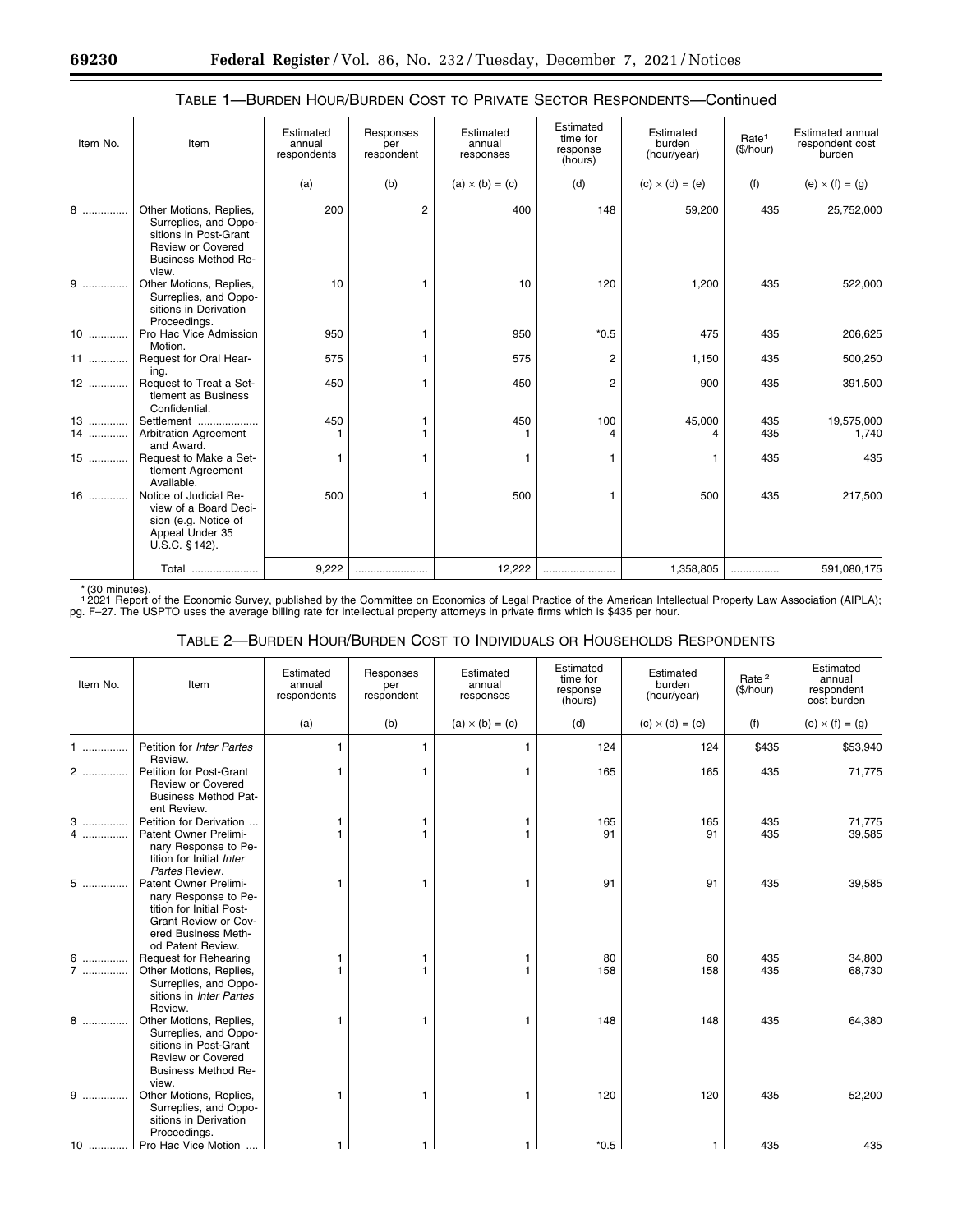### TABLE 2—BURDEN HOUR/BURDEN COST TO INDIVIDUALS OR HOUSEHOLDS RESPONDENTS—Continued

| Item No. | Item                                                                                                            | Estimated<br>annual<br>respondents | Responses<br>per<br>respondent | Estimated<br>annual<br>responses | Estimated<br>time for<br>response<br>(hours) | Estimated<br>burden<br>(hour/year) | Rate <sup>2</sup><br>(\$/hour) | Estimated<br>annual<br>respondent<br>cost burden |
|----------|-----------------------------------------------------------------------------------------------------------------|------------------------------------|--------------------------------|----------------------------------|----------------------------------------------|------------------------------------|--------------------------------|--------------------------------------------------|
|          |                                                                                                                 | (a)                                | (b)                            | $(a) \times (b) = (c)$           | (d)                                          | $(c) \times (d) = (e)$             | (f)                            | (e) $\times$ (f) = (g)                           |
| 11       | Request for Oral Hear-<br>ing.                                                                                  |                                    |                                |                                  | $\overline{2}$                               | $\overline{2}$                     | 435                            | 870                                              |
| 12       | Request to Treat a Set-<br>tlement as Business<br>Confidential.                                                 |                                    |                                |                                  | $\overline{2}$                               | 2                                  | 435                            | 870                                              |
| 13       | Settlement                                                                                                      |                                    |                                |                                  | 100                                          | 100                                | 435                            | 43,500                                           |
| 14       | <b>Arbitration Agreement</b><br>and Award.                                                                      |                                    |                                |                                  |                                              |                                    | 435                            | 1,740                                            |
| 15       | Request to Make a Set-<br>tlement Agreement<br>Available.                                                       |                                    |                                |                                  |                                              |                                    | 435                            | 435                                              |
| $16$     | Notice of Judicial Re-<br>view of a Board Deci-<br>sion (e.g., Notice of<br>Appeal Under 35<br>$U.S.C.$ § 142). |                                    |                                |                                  |                                              |                                    | 435                            | 435                                              |
|          | Total                                                                                                           | 16                                 |                                | 16                               |                                              | 1,253                              |                                | 545,055                                          |

\* (30 minutes).

<sup>2</sup>2021 Report of the Economic Survey, published by the Committee on Economics of Legal Practice of the American Intellectual Property Law Association (AIPLA);<br>pg. F–27. The USPTO uses the average billing rate for intellec

*Estimated Total Annual Respondent (Non-hourly) Cost Burden:* \$69,638,370. There are no capital start-up,

maintenance, or postage associated with this information collection. However, this information collection does have

annual (non-hour) costs in the form of filing fees which are listed in the table below.

# TABLE 3—FILING FEES (NON-HOUR) COST BURDEN PATENT REVIEW AND DERIVATION PROCEEDINGS

| Item No.                                                       | Item                                                                                                                                                                                                                                                                                                                                                                                                                                          | Estimated<br>annual<br>responses                                          | Filing fee<br>(S)                                                                | <b>Estimated cost</b><br>burden (\$)                                                                                   |
|----------------------------------------------------------------|-----------------------------------------------------------------------------------------------------------------------------------------------------------------------------------------------------------------------------------------------------------------------------------------------------------------------------------------------------------------------------------------------------------------------------------------------|---------------------------------------------------------------------------|----------------------------------------------------------------------------------|------------------------------------------------------------------------------------------------------------------------|
|                                                                |                                                                                                                                                                                                                                                                                                                                                                                                                                               | (a)                                                                       | (d)                                                                              | $(a) \times (b) = (c)$                                                                                                 |
| $1$<br>1<br>$1$<br>$1$<br>2<br>$2$<br>2   <br>$2$<br>$3$<br>10 | Inter Partes Post-Institution Request of Each Claim in Excess of 20<br>Post-Grant or Covered Business Method Review Request Fee-Up to 20<br>Claims.<br>Post-Grant or Covered Business Method Review Post-Institution Fee-Up to<br>20 Claims.<br>Post-Grant or Covered Business Method Review Request of Each Claim in<br>Excess of 20.<br>Post-Grant or Covered Business Method Review Post-Institution Fee of<br>Each Claim in Excess of 20. | 1.450<br>1,450<br>3,500<br>3.500<br>100<br>100<br>350<br>350<br>10<br>950 | 19,000<br>22,500<br>375<br>750<br>20,000<br>27,500<br>475<br>1,050<br>420<br>250 | 27,550,000<br>32,625,000<br>1,312,500<br>2,625,000<br>2,000,000<br>2,750,000<br>166,250<br>367,500<br>4,200<br>237,500 |
| 14                                                             |                                                                                                                                                                                                                                                                                                                                                                                                                                               |                                                                           | 420                                                                              | 420                                                                                                                    |
|                                                                | Total                                                                                                                                                                                                                                                                                                                                                                                                                                         |                                                                           |                                                                                  | 69,638,370                                                                                                             |

*Respondent's Obligation:* Required to obtain or retain benefits.

## **Request for Comments**

The USPTO is soliciting public comments to:

(a) Evaluate whether the collection of information is necessary for the proper performance of the functions of the Agency, including whether the information shall have practical utility;

(b) Evaluate the accuracy of the Agency's estimate of the burden of the collection of information, including the validity of the methodology and assumptions used;

(c) Enhance the quality, utility, and clarity of the information to be collected; and

(d) Minimize the burden of the collection on those who are to respond, including through the use of appropriate automated, electronic, mechanical, or other technological collection techniques or other forms of information technology, *e.g.,* permitting electronic submission of responses.

All comments submitted in response to this notice are a matter of public record. USPTO will include or summarize each comment in the request to OMB to approve this information collection. Before including an address, phone number, email address, or other personally identifiable information (PII) in a comment, be aware that the entire comment—including PII—may be made publicly available at any time. While you may ask in your comment to withhold PII from public view, USPTO